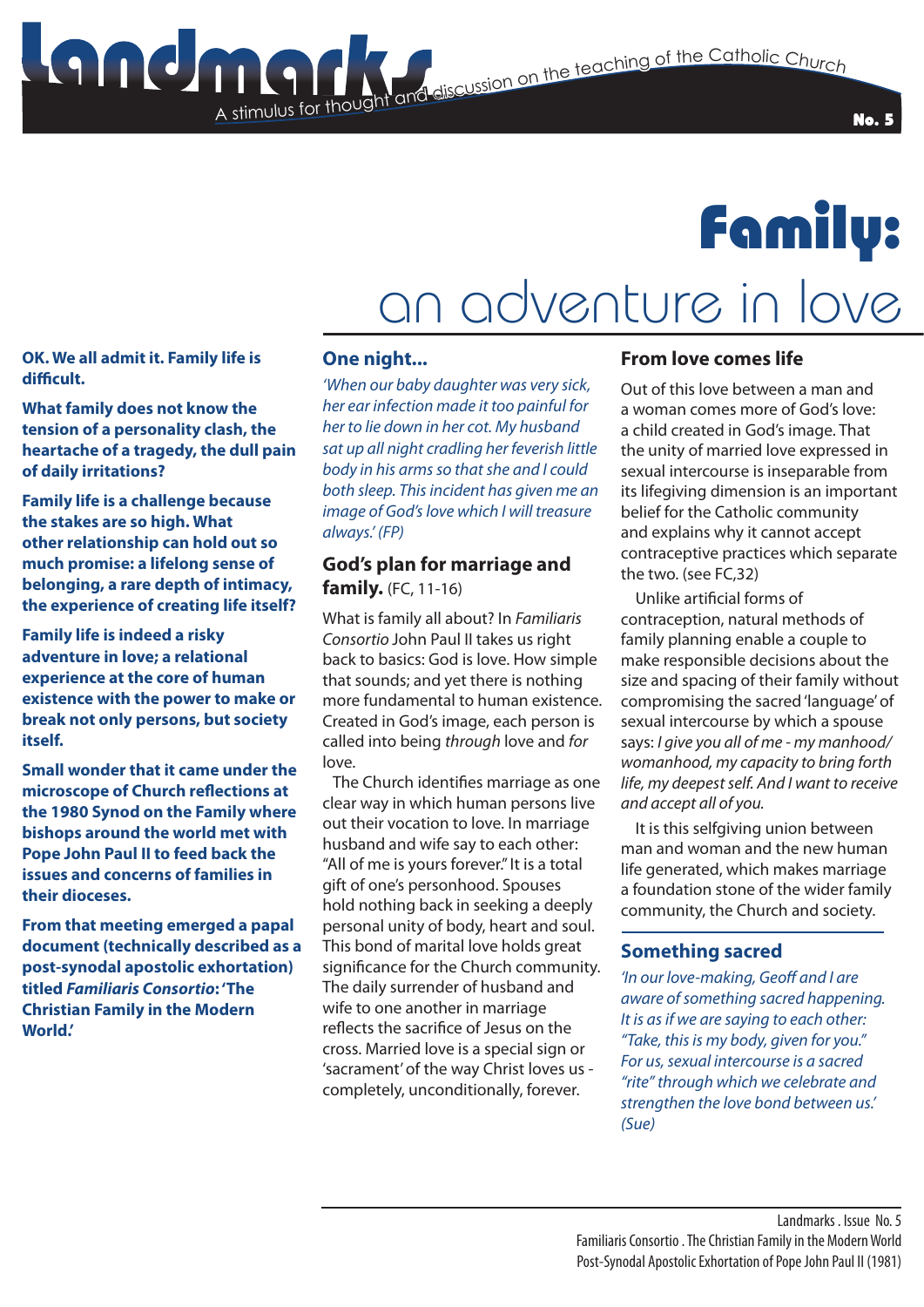# A stimulus for thought and discussion on the teaching of the Catholic Churc<sub>h</sub>

# Power-cell of life & love

### **The role of the Christian family**

Put simply: the mission of the family is to BE what it IS, namely 'an intimate communion of life and love' (FC,17). How does it do this? *Familiaris Consortio* identifies four ways:

#### **1. Families form community.** (FC, 18-27)

'Love one another' is the gospel commandment at the heart of family life. If the world is to be a place of selfgiving love, then it has to start with the tiniest cell of human loving: the married couple and their family.

 Through countless everyday caring actions in the lives of spouses, children, extended family and neighbours, the family acts as a little 'power cell' of hope in the world at large. From the lifegiving presence of a newborn child to the wisdom of an elderly grandparent, 'all members...have the grace and responsibility of building day by day, the communion of persons, making the family "a school of deeper humanity": this happens where there is care and love for the little ones, the sick, the aged; where there is mutual service every day; where there is a sharing of goods, of joys and of sorrows' (FC, 21).

#### Loving each other is not easy. Every family has its share of tension and conflict. *Familiaris Consortio* acknowledges that 'family communion can only be preserved...through a great spirit of sacrifice' (n.21). Family members are called to develop gospel qualities such as generosity, openness, forgiveness and to recognise each other's dignity and gifts. Strengthened by the sacraments of Reconciliation and Eucharist, families find the grace to move towards the ardent desire of Jesus 'that they may be one' (Jn 17:21).

#### **2. Families serve life.** (FC, 28-41)

While having children is not the only fruit of marriage, it is without doubt a precious way in which the family brings forth new life into the world. In this way each new person bears the imprint of the divine image, the original blessing of the Creator.

 Bringing forth a child includes the responsibility of helping that new

## **Bright spots and shadows for the family today.** (see FC, 4-10)

*Familiaris Cosortio* **is responding to a critical moment in history; an era in which the family finds itself grappling with a multitude of conflicting forces some positively enriching, others destructive. In the pressure-cooker of life, it is not always easy to distinguish between these social forces. Sometimes a positive attribute such as 'personal autonomy' is exaggerated and becomes selfish pursuit, bringing not freedom but inner slavery; and a seemingly distasteful demand such as 'self-sacrifice' can in fact bring a depth of inner freedom never thought possible.**

 **Through** *Familiaris Consortio* **the Church calls all families to a careful 'discernment'; i.e. an informed and prayerful reflection on the meaning of life and its fundamental values. In this way families can make wise judgments amidst the complex array of choices offered in today's society.** 

#### **The decision**

*'I have a childhood memory of my parents standing in the kitchen exchanging sharp words. Suddenly my father broke the cycle of tension, went up to my mum and tapped her gently on the arm saying expectantly, "Hey, tell me something..." Her scowl relaxed into a half-smile before returning her half of the equation. "I love you," she said. I came to understand that this little exchange, repeated over 42 years of marriage, symbolised for them a decision: No issue is so big that we will allow it to come between our love for each other.' (VC)* 

### **A forgiving home**

*'For years after my divorce I prayed that I would be a good parent to my children. Then one day it dawned on me that the best prayer I could pray was a prayer of forgiveness. Jack had left me and I had never forgiven him for that. Of course, I thought I had, but instead I had simply shut down part of my heart. Here I was trying to be "super-mum", but ignoring the fact that my parenthood had come from my marriage, and the more at peace I was with my ex-husband, the more at peace my children would be.*

 *'After that my prayer changed. Each day I asked Jesus to bring healing into the woundedness of my married life. I prayed that, with this forgiveness, I could communicate to my children that they were the fruit of our love, even if that love had been far from perfect. Many tears flowed. I began to realise the extent of the pain beneath my "super-parent" image.*

 *'Over time I have seen the power of this kind of prayer. There is a growing peace in our home. The children feel freer to talk about their daddy, what they miss about him, how they feel angry sometimes. And I can handle their questions peacefully. Bitterness wells up from time to time, but I have a better way to deal with it.' (Terry)*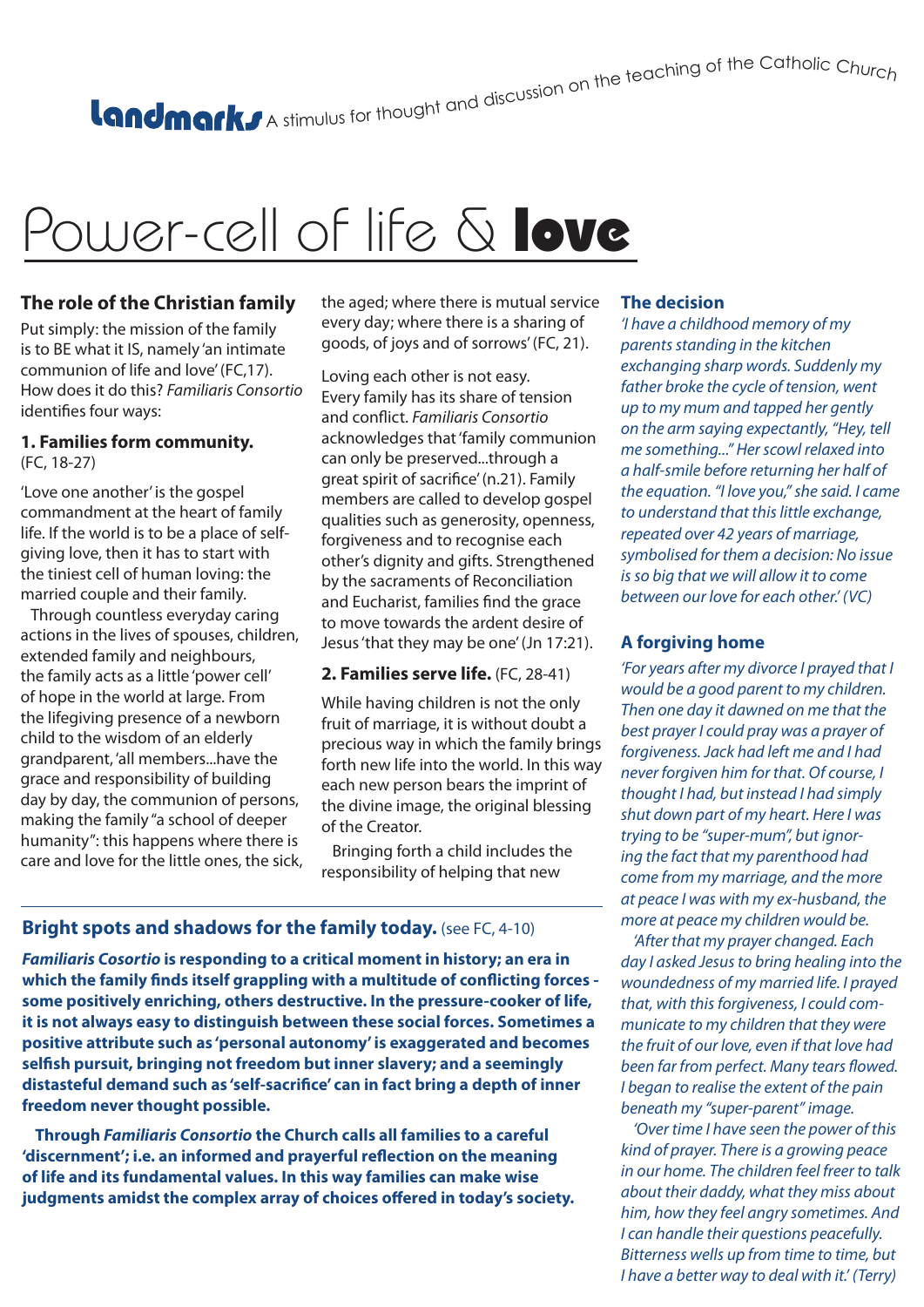# A stimulus for thought and discussion on the teaching of the Catholic Churc<sub>h</sub>

# at the heart of the Church's mission

person to live a fully human life. *Familiaris Consortio* emphasizes the fact that parents are the prime educators of their children. Certainly other people and agencies (e.g., schools) can help. But when it comes to forming a child in God's laws of love, nothing can replace the impact of the parents and the family community. It is in the atmosphere of the home that a child 'catches' a spirit of love...or discovers its lack. It is through the religious practices of the home that a child first senses a reverence for God...or feels the absence of faith. It is in the family unit that a child first learns 'those social virtures which every society needs' (FC,37), including a spirit of service, selfsacrifice and respect for one's sexuality.

 The task of the Christian family to educate its members is a true ministry through which the Gopspel is spread, says *Familiaris Consortio*. Do not think of your family responsibilities as something separate or secondary to the mission of the Church. When you teach your children (and they teach you!) to love, to pray, to celebrate

the sacraments and to serve one's neigbour, you are not just 'helping' the Church's mission, you are living its very mission!

 So central is the family to the life and mission of the Church that it is often called the 'domestic church' or the 'little church'. 'The family, called together by word and sacrament as the Church of the home, is both teacher and mother, the same as the worldwide Church' (FC,38).

#### **Queen Emily**

*'Emily is our youngest child. At a family meal on the eve of her First Communion day, all her big brothers and sisters decided to dress up in formal wear—suits, bow ties, evening dresses, the works—to make it a very special occasion in her honour. Pretty amazing given their usual attire of jeans and T-shirts!* 

 *'We had a lot of laughs and Emily felt like a queen. The Body of Christ we received the next day was all the more a special experience because of the presence of Christ we had celebrated in one another the night before.' (M & MJ)*

#### **Pastoral care of the family** (see FC,65-85)

**In this section, which addresses the many difficulties facing couples and families, two key themes emerge: COMPASSION and TRUTH. The beliefs held by the Church about marriage and family can be painful for many people. The wounds of hurt, failure and disillusionment run deep. Faced with such pain we can be tempted to stop speaking the truth; for instance, we might avoid saying things like 'marriage is forever'. But when we do this we only undermine our capacity to live the truth. We rob married people of encouragement, we rob our children of inspiration, and we fail to recognize the enormity of a divorced person's loss. Instead of diluting our Catholic beliefs, let us courageously SPEAK them with love and sensitivity; let us gently LISTEN to each other's experience of joy, loss, hope, loneliness and REACH OUT with healing hands.**

## **Families have a vital role in protecting human life.**

**Against the pessimism of anti-life attitudes that cast a shadow over the world, families are called to say 'YES' to life.**

**It is through the supportive, practical love of families that the Church can most effectively express its conviction:**

**'...that human life, even if weak and suffering, is always a splendid gift of God's goodness... In each human life she sees the splendour of that 'YES', that 'Amen', who is Christ himself. To the "No" which assails and afflicts the world, she replies with this living "Yes"'** (FC, 30).

Think/Talk/Act: Describe a family whom you admire for the way its members live this 'Yes!' to life. In a letter or phone call, communicate your admiration.